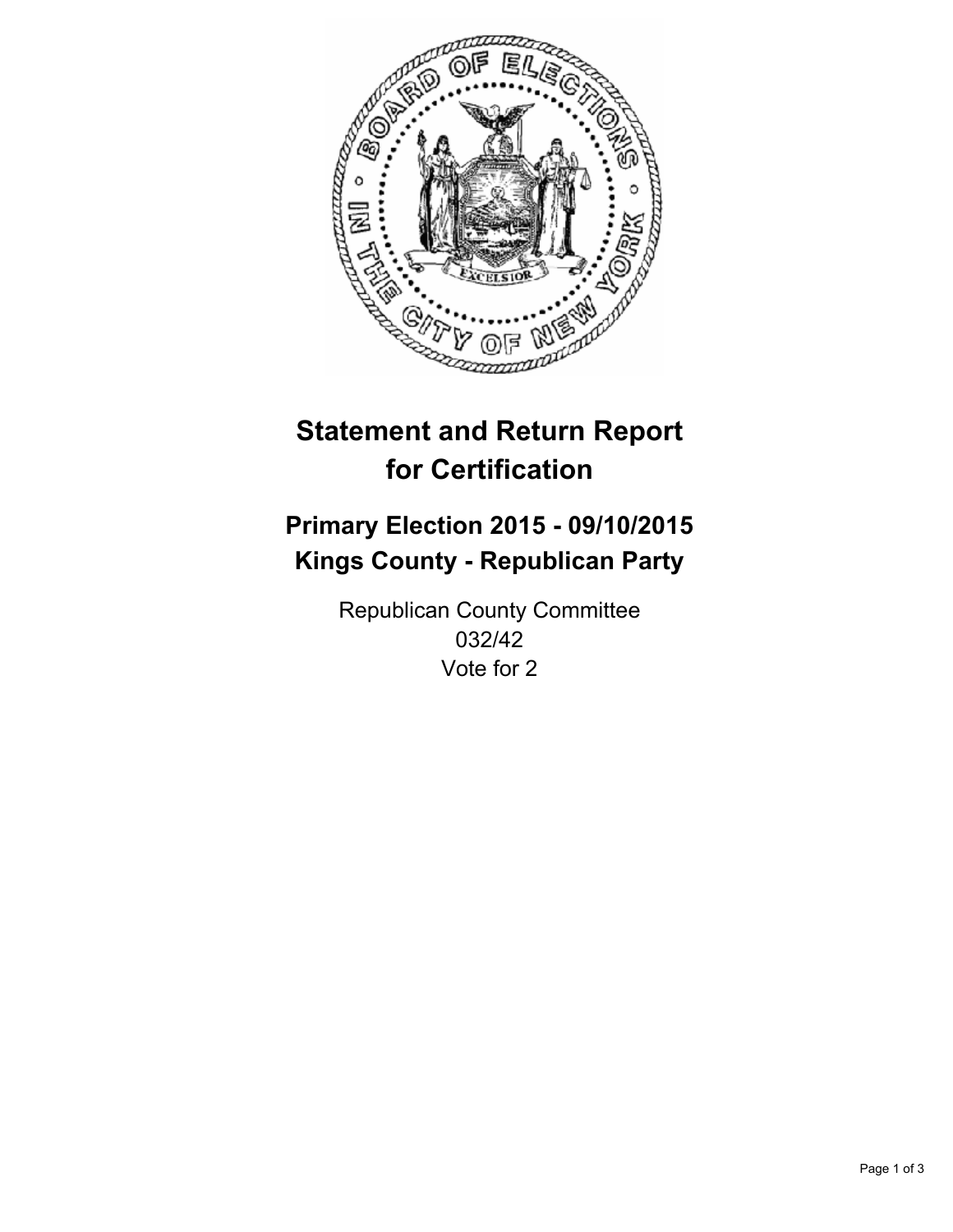

### **Assembly District 42**

| <b>PUBLIC COUNTER</b>                                    | 0        |
|----------------------------------------------------------|----------|
| ABSENTEE/MILITARY                                        | 0        |
| <b>AFFIDAVIT</b>                                         | 0        |
| <b>Total Ballots</b>                                     | 0        |
| Less - Inapplicable Federal/Special Presidential Ballots | $\Omega$ |
| <b>Total Applicable Ballots</b>                          | 0        |
| <b>JOYCELYN SMALL</b>                                    | 0        |
| <b>CASSANDRA DUNKLEY</b>                                 | $\Omega$ |
| SIDNEY DAVIDSON                                          | 0        |
| <b>EMMANUEL CRUZ</b>                                     | $\Omega$ |
| <b>Total Votes</b>                                       | 0        |